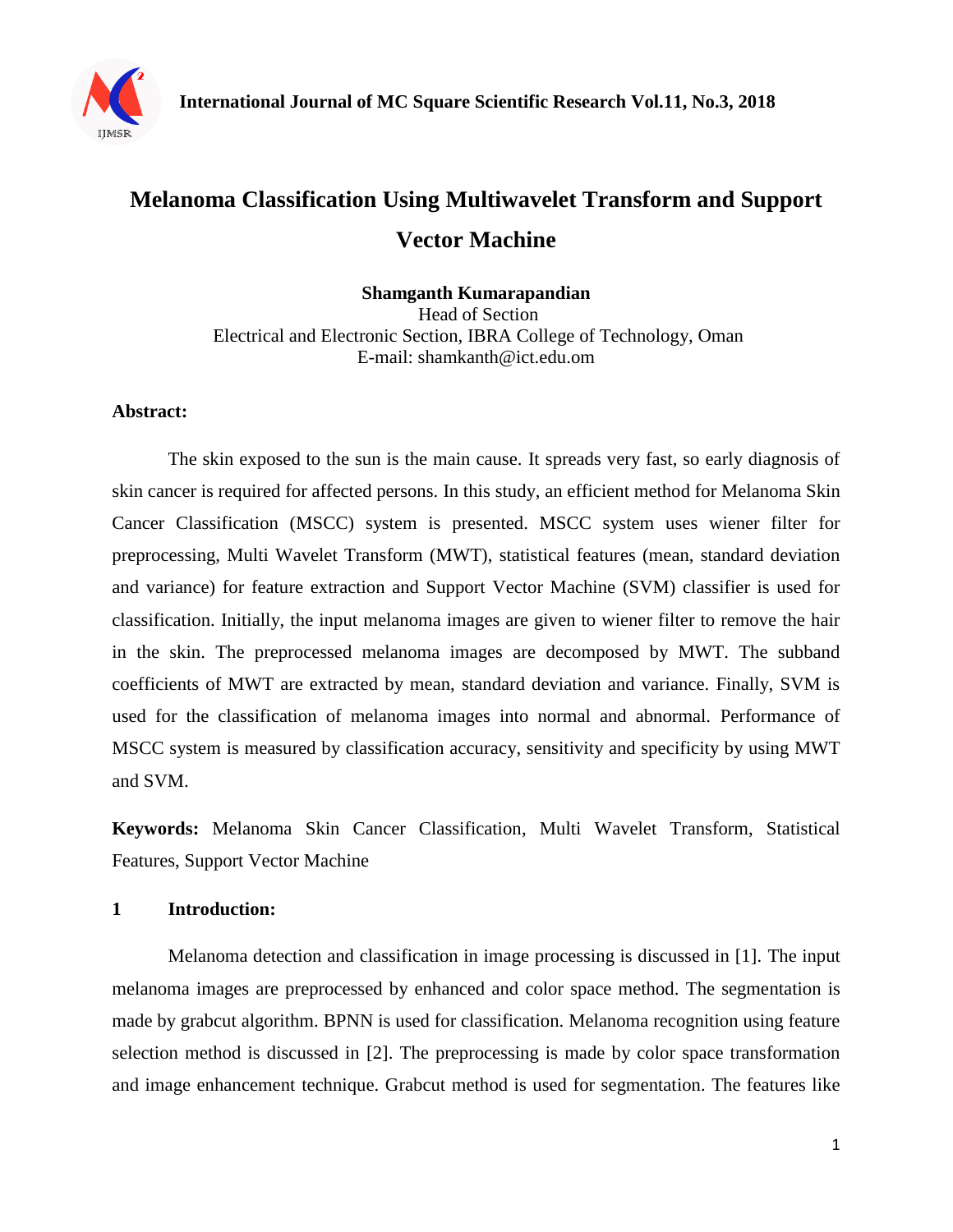

# **International Journal of MC Square Scientific Research Vol.11, No.3, 2018**

solidity, aspect ratio, circularity, shape skewness, kurtosis, entropy and variance features are extracted. K-nearest neighbor classifier is used for classification.

Melanoma early detection for MSCC system is described in [3]. The input image is preprocessed by image acquisition method. The features are extracted by entropy, energy, homogeneity, cross correlation and contrast is extracted. The multiclass SVM is used for classification. Supervised and unsupervised learning for MSCC is discussed in [4]. Input melanoma skin images are preprocessed using conversion of gray image and median filter. The features are extracted by using k-means clustering technique and classified by SVM.

Hidden markov tree features based melanoma classification is presented in [5]. Initially, input skin images are decomposed by wavelet transform and classified by hidden markov model. Skin lesion images segmentation and MSCC is explained in [6]. The input skin images are preprocessed by using median filter and image acquisition is also done to remove hair in the skin. The segmentation is made by k-means clustering. The features like circularity, equivalent, solidity, extent, variance and average of gradient magnitudes are extracted. Classification is made by decision tree, k-nearest neighbor and SVM classifier is used.

MSCC system using MWT and SVM is presented in this study. The organization of paper is as follows: The methods and materials used for MSCC system is presented in section 2. Experimental results and discussion of melanoma skin cancer classification is discussed in section 3. The last section concludes the MSCC system.

#### **2 Methods and Materials:**

MSCC system workflow is shown in figure 1. The input melanoma images are given to wiener filter for preprocessing and hair removal. MWT is used for decomposition the input melanoma images and it produces subband coefficients. These subband coefficients are extracted by mean standard deviation and variance. SVM classifier is used for the classification of MSCC system.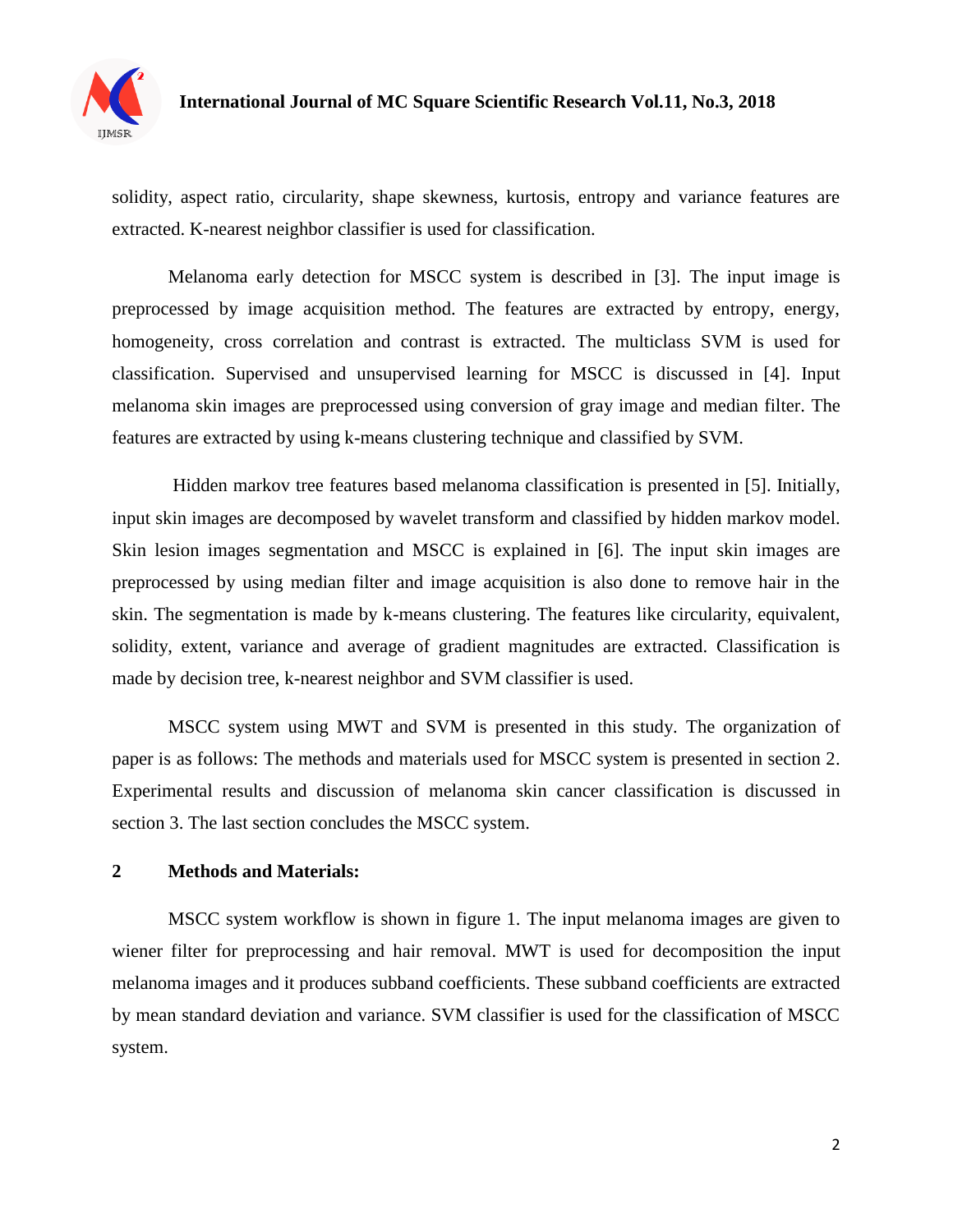



**Figure 1 MSCC system-workflow**

### **2.1 MWT feature extraction**

MWT has mother wavelet and one scaling function for the representation. It is a standard form of wavelet transform. It has the symmetry, compact support, orthogonality and originality properties are used to develop the MWT. It is also used in image compression [7] and image coding [8]. It needs two or four filters. Then the factor of down sampler is also four. It has more loss of information. The prefilter is used for the downsampling process for splitting it into two stages. MWT has better result in terms of complexity design and loss of information. The vector inputs are produced by the prefilter. The prefilter is used for the decomposition of MWT for images. In this study, MWT is used to decompose the input melanoma images and it produces the subband coefficients. These subband coefficients are extracted by mean, standard deviation and variance, then used for classification of melanoma images.

### **2.2 Melanoma Classification:**

SVM is a supervised learning model that is used for the analysis of regression and classification. It is a non probabilistic binary linear classifier. SVM classifier is also used in brain image classification [9] and remote sensing classification [10]. SVM also uses one versus one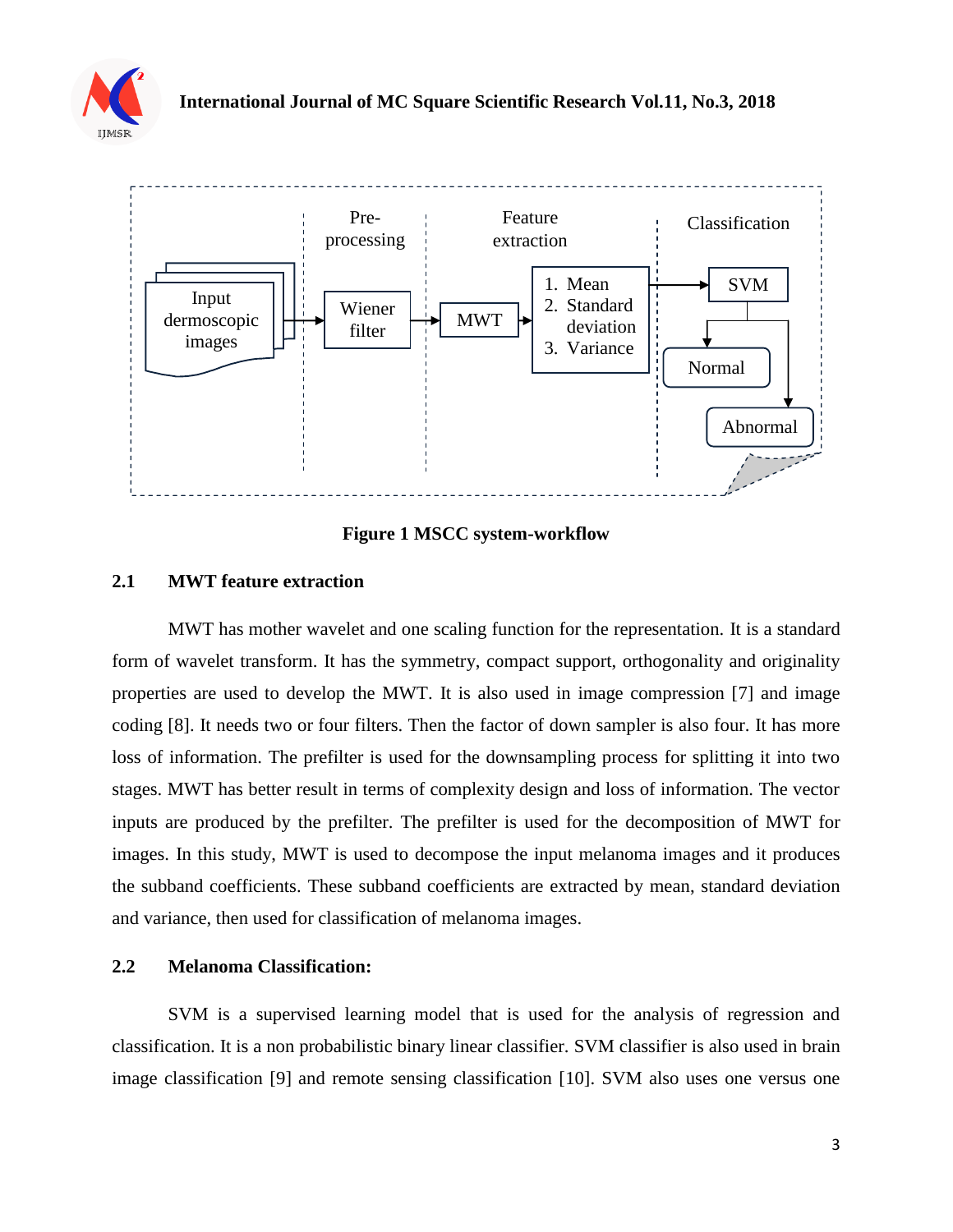

# **International Journal of MC Square Scientific Research Vol.11, No.3, 2018**

approach. It uses hyper plane for binary classification. The representation of SVM model is mapped in to the separate categories and divided as wide as possible. It also used in multiclass classification in various applications. The SVM classification is derived by,

$$
\min\left[\frac{1}{2}\|p\|^2 + \frac{1}{cd}\sum_{k=1}^d \psi_k - H\right]
$$
 (2)

where  $\psi$  the slack variable for misclassification, *H* is the bias and *k* is the number of examples. In this study, MSCC system uses SVM classifier for the classification.

#### **3 Results and discussion:**

The PH2 database [11] is used for the performance evaluation of MSCC system. The database consists of 100 dermoscopic lesion with the resolution of 768x560 pixels. Some of the sample images in the PH2 database are shown in figure 2.



**Figure 2 Some sample images in PH2 database**

The input images are preprocessed by wiener filter and preprocessed image is given to MWT for decomposition and also it produces the sub-band coefficients. The subband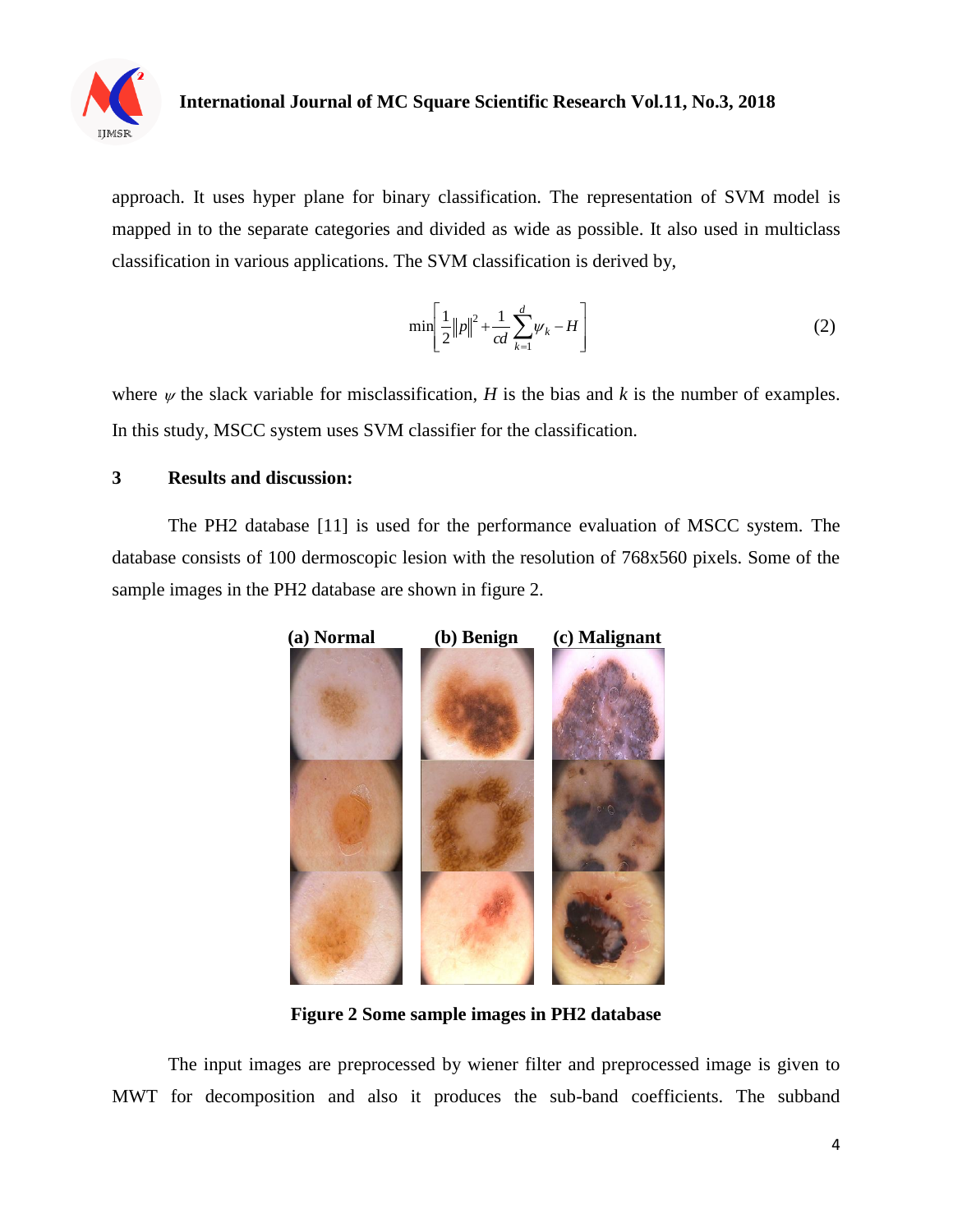

coefficients are extracted by mean, standard deviation and variance. These extracted features are given to SVM for classification. Performance of MSCC system is measured in terms of accuracy, sensitivity and specificity. Table 1 shows accuracy, sensitivity and specificity of MSCC system by using MWT and SVM.

| <b>MWT</b>           | <b>Performance of SVM Classifier</b> |                     |                     |  |  |  |
|----------------------|--------------------------------------|---------------------|---------------------|--|--|--|
| <b>Decomposition</b> | Accuracy $(\% )$                     | Sensitivity $(\% )$ | Specificity $(\% )$ |  |  |  |
|                      | 70.00                                | 60.00               | 80.00               |  |  |  |
|                      | 79.00                                | 70.00               | 88.00               |  |  |  |
|                      | 88.50                                | 85.00               | 92.00               |  |  |  |
|                      | 90.00                                | 85.00               | 95.00               |  |  |  |

|  | Table 1 MSCC system accuracy, sensitivity and specificity using MWT and SVM |  |  |  |
|--|-----------------------------------------------------------------------------|--|--|--|
|  |                                                                             |  |  |  |

From table 1 it is observed that highest accuracy of 90 % is obtained at the  $4<sup>th</sup>$  level of decomposition and its sensitivity and specificity are 85% and 95%. The lowest classification accuracy is 70% obtained at the  $1<sup>st</sup>$  level of decomposition by using MWT and SVM classifier. Figure 3 shows the graphical representation of MSCC system performance.





#### **4 Conclusion:**

An efficient method for MSCC system using MWT and SVM is discussed in this study. Initially, the input melanoma images are preprocessed by using wiener filter. Then the preprocessed image is given to MWT for decomposition and also it produces subband coefficients. The subband coefficients are extracted by mean, standard deviation and variance.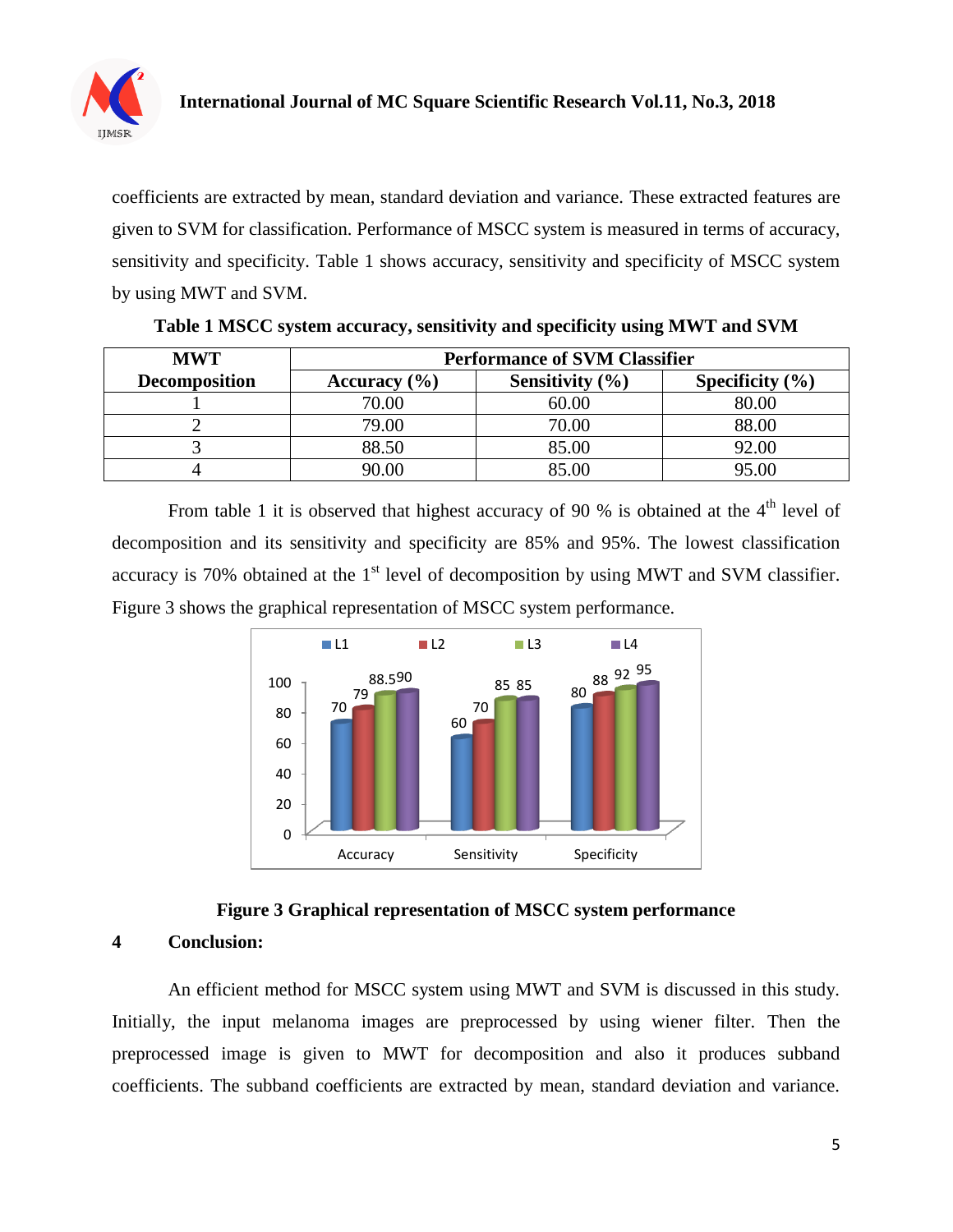

These extracted features are classified by SVM classifier. PH2 database is used for performance of MSCC system. The MSCC system produces classification accuracy of 90 % using MWT and SVM classifier.

#### **References:**

- 1. S. Mustafa, A.B. Dauda, and M. Dauda, "Image Processing and SVM classification for melanoma detection" International Conference on Computing Networking and Informatics, 2017, pp. 1-5.
- 2. S. Mustafa, "Feature selection using sequential backward method in melanoma recognition" International Conference on Electronics, Computer and Computation, 2017, pp. 1-4.
- 3. R.S. Sundar, and M. Vadivel, "Performance analysis of melanoma early detection using skin lession classification system" International Conference on Circuit, Power and Computing Technologies, 2016, pp. 1-5.
- 4. H.R. Mhaske, and D.A. Phalke, "Melanoma skin cancer detection and classification based on supervised and unsupervised learning" International conference on Circuits, Controls and Communications, 2013, pp. 1-5.
- 5. M.F. Duarte, T.E. Matthews, W.S. Warren, and R. Calderbank, "Melanoma classification from Hidden Markov tree features", International Conference on Acoustics, Speech and Signal Processing, 2012, pp. 685-688.
- 6. N.C. Lynn, and Z.M. Kyu, "Segmentation and Classification of Skin Cancer Melanoma from Skin Lesion Images", International Conference on Parallel and Distributed Computing, Applications and Technologies, 2017, pp. 117-122.
- 7. K. Rajakumar, and T. Arivoli, "Lossy image compression using multiwavelet transform coding", International Conference on Information Communication and Embedded Systems, 2014, pp. 1-6.
- 8. W. Liu, "An image coding method based on multiwavelet transform", International Congress on Image and Signal Processing, vol. 2, 2011, pp. 607-610.